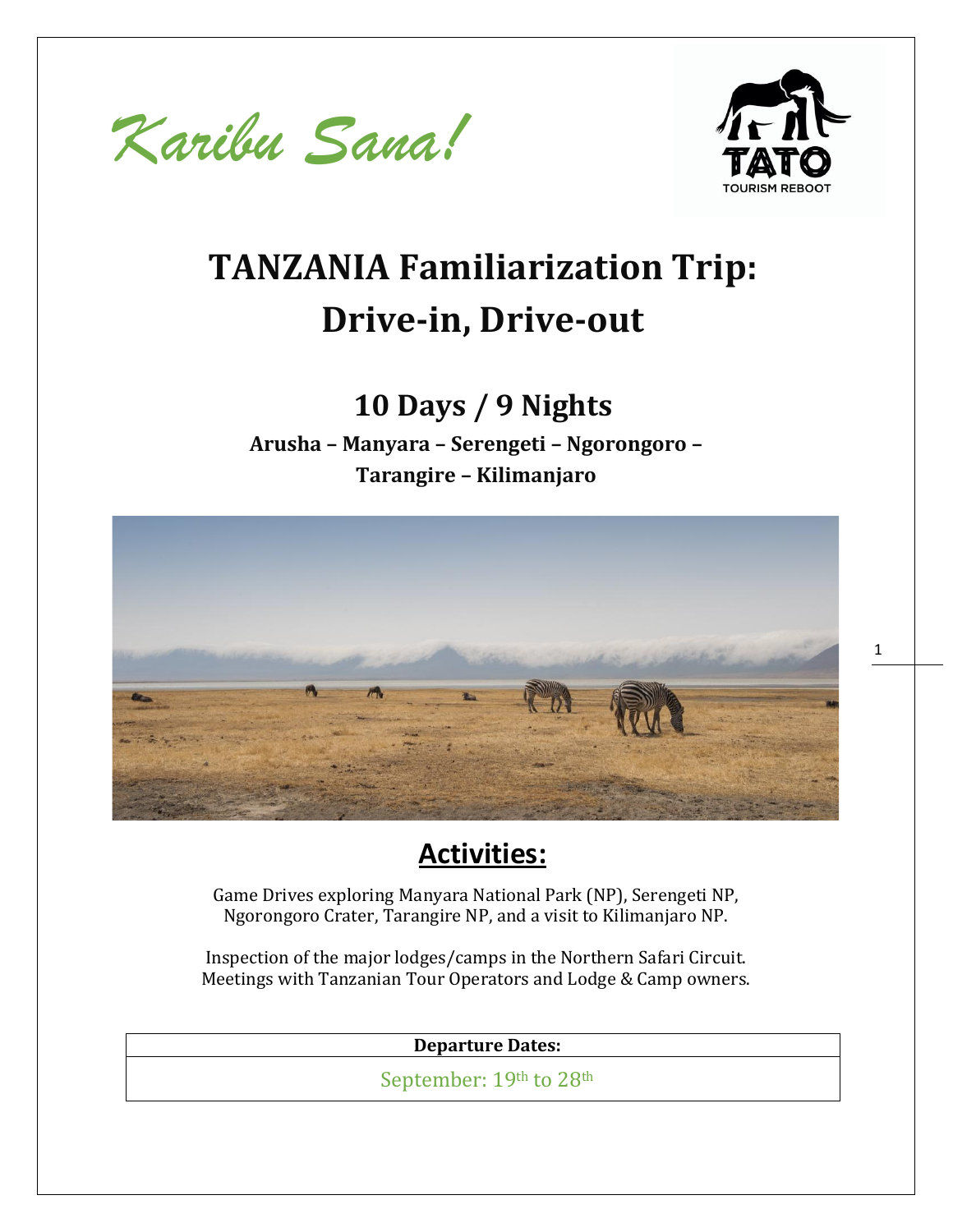

### **Itinerary:**

#### **Day 01, 19th September 2021: Kilimanjaro Airport – Arusha Town**

Arrival at Kilimanjaro International Airport and transfer from the airport to Arusha Town. *Overnight in Arusha at Kahawa House on full board basis. <https://twctanzania.com/accommodation/kahawa-house/>*

#### **Day 02, 20th September 2021: Arusha Town**

After breakfast morning Arusha city tour with inspection and lunch at **Gran Arusha.** *<https://www.melia.com/en/hotels/tanzania/arusha/gran-melia-arusha/index.htm>*

Afternoon Networking event, organized by the Tanzania Association of Tour Operators (TATO), where US operators will have the opportunity of meeting Tour Operators and Lodge/Camp owners.

*Overnight in Arusha at Kahawa House on full board basis. <https://twctanzania.com/accommodation/kahawa-house/>*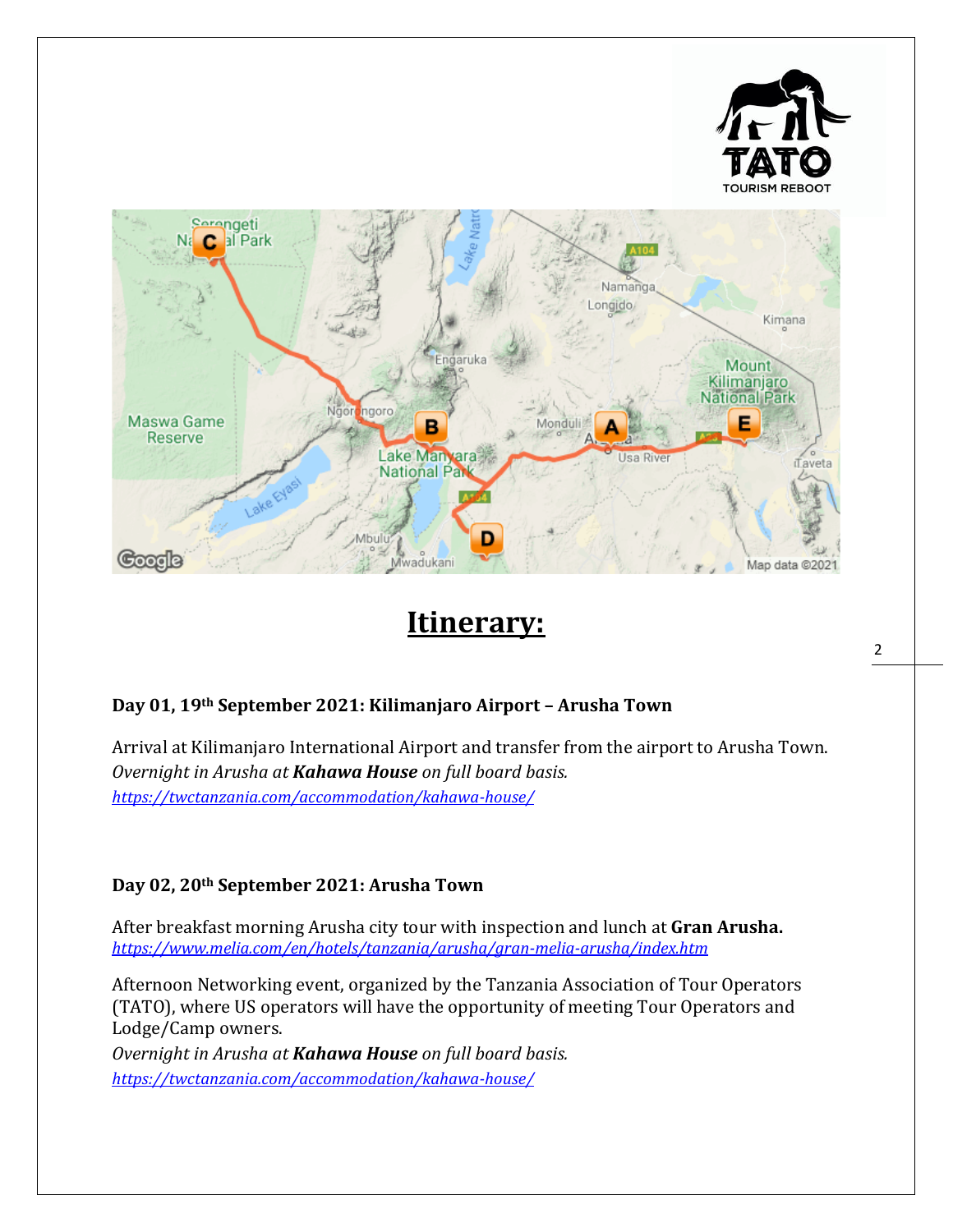

#### **Day 03, 21st September 2021: Arusha – Manyara Region**

After breakfast a visit to **Shanga project** *[www.shanga.org](http://www.shanga.org/)* before departing to Manyara Region for inspection with lunch at **African Galleria** *<https://africangalleriatz.net/>*

Afternoon visit and exploration of Manyara National Park with the Manyara Lake on its east and the Manyara Escarpment to its west. Enjoy the afternoon with Game Drives.

Transfer to your accommodation. *Overnight in Kirurumu Manyara Lodge on full board basis. <https://www.kirurumu.net/manyara>*

#### **Day 04, 22nd September 2021: Climb the Rift Valley Escarpment to the Serengeti**

After breakfast transfer by road to Serengeti National Park. Stop at the Ngorongoro Conservation Area viewpoint and enjoy the view of the Ngorongoro Crater.

Visit to the **Olduvai Gorge Museum**, followed by a picnic lunch at Naabi kopjes.

Game Drives in the Serengeti National Park. A visit to the Seronera Information Centre.

Transfer to your accommodation. *Overnight in the central Serengeti in Serengeti Sametu Camp in on full board basis. <https://karibucamps.com/visit-serengeti/serengeti-sametu-camp/>*

#### **Day 05, 23rd Serengeti 2021: Discover Serengeti National Park**

Game Drives in the Serengeti National Park, with a short stop at **Seronera Covid-19 sample collection centre, a project done by TATO**.

The vast, seemingly unending plains are inhabited during the migration by enormous herds of wildebeest and zebra. But that is not where the game viewing experience ends: elephants, giraffes, lions, leopards and cheetahs.

Inspection with lunch at **Serengeti Acacia Luxury Camp.**  *<https://serengetiacaciacamps.com/camps/acacia-seronera-luxury-camp/>*

Afternoon game drive towards the northern Serengeti, with transfer to your accommodation. *Overnight in the northern Serengeti in Mara Mara Tented Lodge on full board basis. <https://twctanzania.com/accommodation/mara-mara-tented-lodge/>*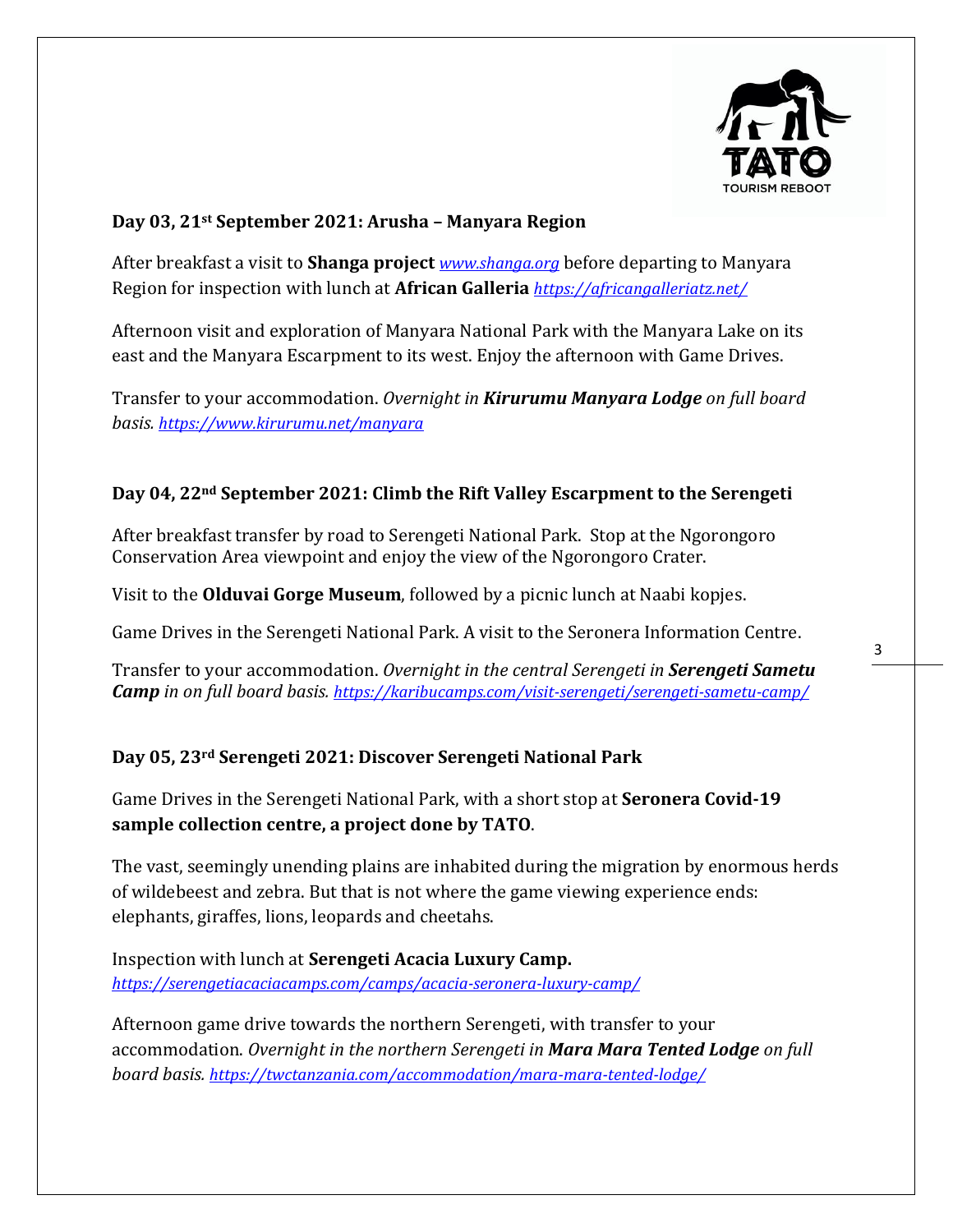

#### **Day 06, 24th Serengeti 2021: Scout South Serengeti and Ndutu**

Early morning Hot-air Balloon Safari with champagne bush breakfast, with **Serengeti Balloon Safaris**. *<https://www.balloonsafaris.com/>*

Afterwards a short stop by the **Kogatende Covid-19 temporary sample collection centre, a project done by TATO**.

Game drives in the Serengeti National Park while transfer to South Serengeti, exploring Ndutu area in the Ngorongoro Conservation Area. Packed lunch on the way.

Transfer to your accommodation. *Overnight in the Ngorongoro Conservation Area at Lake Masek Tented Lodge on full board basis. [https://twctanzania.com/accommodation/lake-masek](https://twctanzania.com/accommodation/lake-masek-tented-lodge/)[tented-lodge/](https://twctanzania.com/accommodation/lake-masek-tented-lodge/)*

#### **Day 07, 25th September 2021: Explore Ngorongoro Crater**

After breakfast a drive to the Ngorongoro Crater. Descend into the Crater and explore Ngorongoro with morning game drives. Ngorongoro Crater offers a large variety of animals due to the permanent availability of grass and water. Watch out for the 'Big Five': lion, leopard, rhino, elephant and buffalo.

Packed lunch on the Crater floor. Ascend in the afternoon hours and transfer to your accommodation. *Overnight in the Ngorongoro Lion's Paw on full board basis. <https://karibucamps.com/visit-ngorongoro/ngorongoro-lions-paw-camp/>*

#### **Day 08, 26th September 2021: Discovering Tarangire**

After early breakfast a visit to **Fame Medical Health Centre in Karatu for Covid-19 PCR test**. *<https://fameafrica.org/>*

Followed by a drive to Tarangire National Park for a game drive. During the dry season from July to October the Tarangire river offers the only water source inside the National Park and animals like elephants, giraffes, zebra, buffalo and many more gather around the river. Of course, the predators are not far away!

Inspection with lunch at **Tarangire Safari Lodge**. [https://www.tarangiresafarilodge.com](https://www.tarangiresafarilodge.com/) Transfer to your accommodation. *Overnight in Maramboi Tented Lodge on full board basis. <https://twctanzania.com/accommodation/maramboi-tented-lodge>*

4